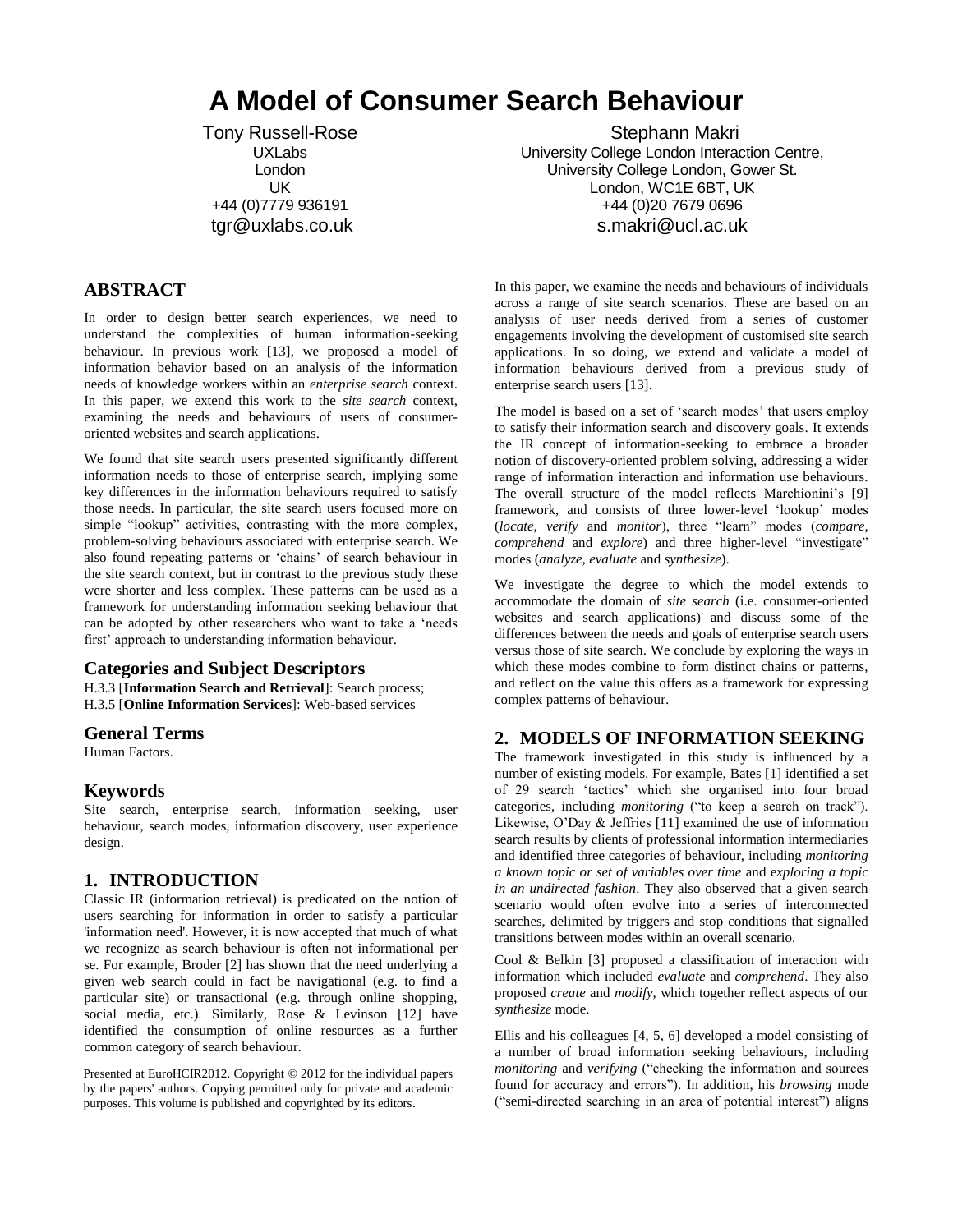with our definition of *explore*. He also noted that it is possible to display more than one behaviour at any given time. In revisiting Ellis's findings among social scientists, Meho and Tibbo [10] identified *analysing* (although they did not elaborate on it in detail). More recently, Makri et al [8] proposed *searching* ("formulating a query in order to locate information"), which reflects to our own definition of *locate*.

In addition to the research-oriented models outlined above, we should also consider practitioner-oriented views. Spencer [14] suggests four modes of information seeking, including *knownitem* (a subset of our *locate* mode) and *exploratory* (which mirrors our definition of explore). Lamantia [7] also identifies four modes, including *monitoring*.

In this paper, we use the characteristics of the models above as a lens to interpret the behaviours found in a new source of empirical site search data. We also explore the combinatorial nature of the modes, extending Ellis's [5] concept of mode co-occurrence to identify and define a set of repeating patterns and sequences.

## **3. CONSUMER SEARCH BEHAVIOUR**

#### **3.1 Data Acquisition**

The primary source of data in this study is a set of 277 information needs captured during client engagements involving the development of a number of custom site search applications. These information needs take the form of 'micro-scenarios', i.e. a brief narrative that illustrates the end user's goal and the primary task or action they take to achieve it, for example:

- *Find best offers before the others do so I can have a high margin.*
- *Get help and guidance on how to sell my car safely so that I can achieve a good price.*
- *Understand what is selling by area/region so I can source the correct stock.*
- *See year-on-year ad spend trends for TV and online to supply to the Head of Global Media.*

The scenarios were collected as part of a series of requirements workshops involving stakeholders and customer-facing staff from the respective client organisations. They were generated by participants in individual breakout sessions, and then moderated by the workshop facilitator in a group session to maximise consistency and minimise redundancy or ambiguity. They were also prioritised by the group to identify those that represented the highest value both to the end user and to the client organisation.

This data possesses a number of unique properties. In previous studies of information seeking behaviour (e.g. [5], [10]), the primary source of data has traditionally been interview transcripts that provide an indirect, verbal account of end user *information behaviours*. By contrast, the current data source represents a selfreported account of *information needs*, generated directly by end users (although a proportion were captured via proxy, e.g. through customer facing staff speaking on behalf of the end users). This change of perspective means that instead of using information behaviours to infer information needs and design insights, we can adopt the converse approach and use the stated needs to infer information behaviours and the interactions required to support them.

Moreover, the scope and focus of these scenarios represents a further point of differentiation. In previous studies, (e.g. [8]), measures have been taken to address the limitations of using interview data by combining it with direct observation of information seeking behaviour in naturalistic settings. However, the behaviours that this approach reveals are bounded by the functionality currently supported by existing systems and working practices, and as such do not reflect the full range of *aspirational* or *unmet* user needs encompassed by the scenarios in this study.

Finally, the data is unique in that is constitutes a genuine practitioner-oriented deliverable, generated expressly for the purpose of designing and delivering professional site search systems. As such, it reflects a degree of realism that interview data or other research-based interventions might struggle to replicate.

## **3.2 Data Analysis**

These scenarios were analyzed using the model derived previously for the domain of enterprise search [13]. In this respect, the process was partially deductive, applying the model in a top-down fashion to classify the data. But it was also partially inductive, applying a bottom-up, grounded analysis to identify new types of behaviour not present in the original model or to suggest revised definitions of the existing categories.

Although the original study involved three separate analysts, the behaviours this time were identified by the first author alone. The current analysis approach is therefore much more subjective. However, the first author was also the facilitator at each of the requirements workshops at which the scenarios were generated, and was able to again a deep insight into the needs, goals and motivations of the participants. This allowed him to be as confident as possible in his understanding of the users' information needs and consistent in his interpretation of the information behaviours required to satisfy a particular need.

A number of the scenarios focused on needs that did not involve any explicit information seeking or use behaviour, e.g. "*Achieve a good price for my current car*". These were excluded from the analysis. A further number were incomplete or ambiguous, or were essentially feature requests (e.g. "*Have flexible navigation within the page*"), and were also excluded. This process resulted in further confirmation and validation of the nine search modes identified in the original study, but with revised definitions to reflect a broader scope:

1. **Locate**: *To find a specific (possibly known) item*, e.g. "Find my reading list items quickly". This mode encapsulates the stereotypical 'findability' task that is so commonly associated with site search, consistent with (but a superset of) Spencer's [14] *known item* search mode. This was the most frequent mode in the site search scenarios (120 instances).

2. **Verify**: *To confirm that an item meets some specific, objective criterion*, e.g. "See the correct price for singles and deals". Often found in combination with locating, this mode is concerned with validating the accuracy of some data item, comparable to that proposed by Ellis et al. [5] (39 instances).

3. **Monitor**: *Maintain awareness of the status of an item for purposes of management or control*, e.g. "Alert me to new resources in my area". This activity focuses on the state of asynchronous responsiveness and is consistent with that of Bates [1], O'Day and Jeffries [11], Ellis [4], and Lamantia [7] (13 instances).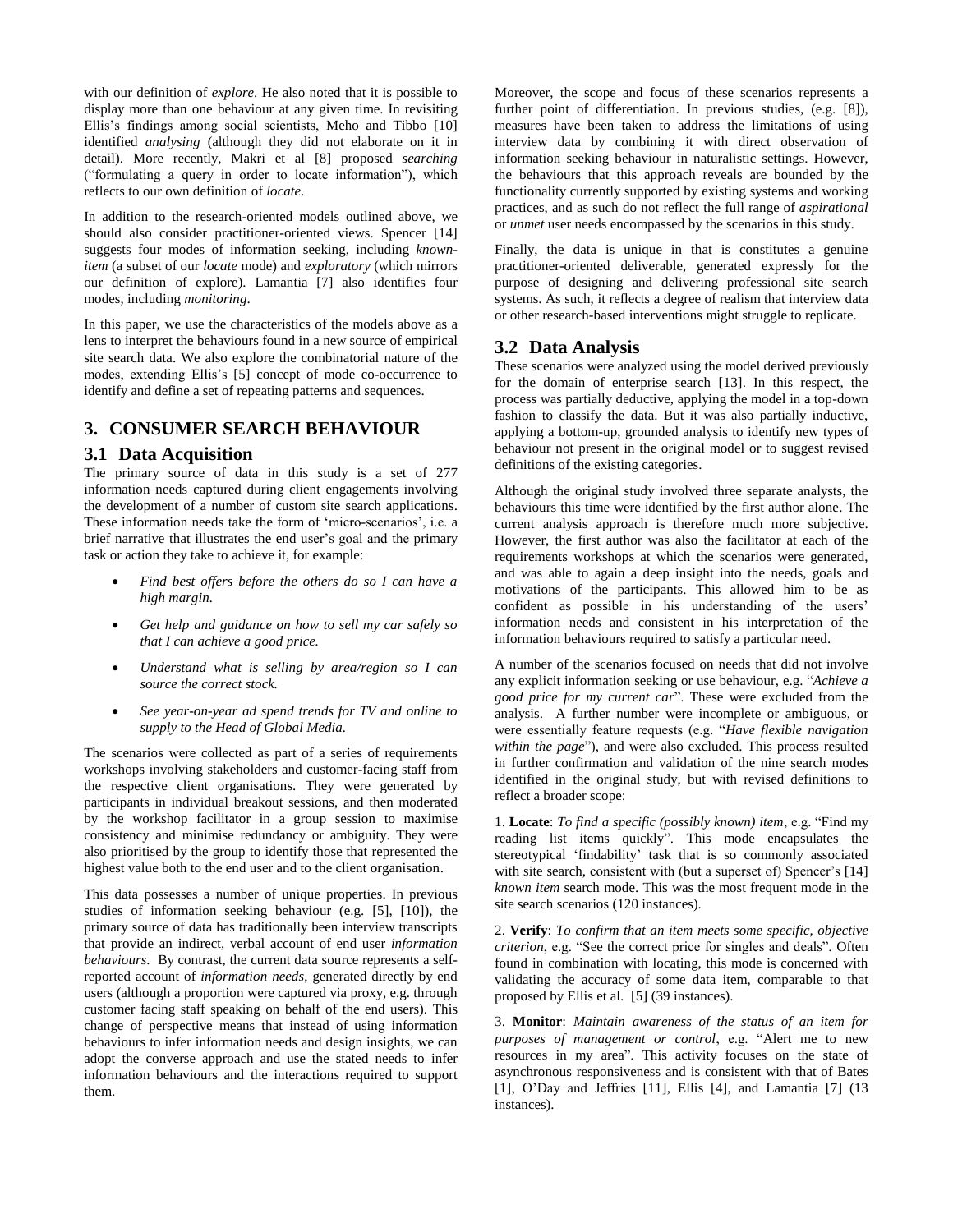4. **Compare**: *To identify similarities & differences within a set of items,* e.g. "Compare cars that are my possible candidates in detail". This mode has not featured prominently in previous models (with the possible exception of Marchionini's), but was found to be a significant component of enterprise search behaviour [13]. Moreover, it is a common feature of product search and navigation on many ecommerce sites. However, it occurred relatively infrequently in the site search scenarios (2 instances).

5. **Comprehend**: *To generate independent insight by interpreting patterns within a data set,* e.g. "Understand what my competitors are selling". Like *compare*, this mode was found to be a key element of the enterprise search scenarios, and also features in the models of Cool & Belkin [3] and Marchionini [9]. It occurred relatively frequently in site search (50 instances).

6. **Explore**: *To investigate an item or data set for the purpose of knowledge discovery,* e.g. "Find useful stuff on my subject topic". In some ways the boundaries of this mode are somewhat less prescribed than the others, but what the instances share is the characteristic of open ended, opportunistic search and browsing in the spirit of O'Day and Jeffries [11] *exploring a topic in an undirected fashion* and Spencer's [14] e*xploratory*. This mode was the second most common in site search (110 instances).

7. **Analyze**: *To examine an item or data set to identify patterns & relationships,* e.g. Analyze the market so I know where my strengths and weaknesses are". This mode features less prominently in previous models, appearing as a sub-component of the processing stage in Meho & Tibbo's [10] model, and overlapping somewhat with Cool & Belkin's [3] organize. This definition is also consistent with that of Makri et al. [8], who identified analysing as an important aspect of lawyers' interactive information behaviour and defined it as "examining in detail the elements or structure of the content found during informationseeking." (p. 630). Although the most common element of the enterprise search scenarios, it was less prevalent in site search (59 instances).

8. **Evaluate**: *To use judgement to determine the value of an item with respect to a specific goal,* e.g. "I want to know whether my agency is delivering best value". This mode is similar in spirit to *verify*, in that it is concerned with validation of the data. However, while *verify* focuses on simple, objective fact checking, our conception of *evaluate* involves more subjective, knowledgebased judgement, similar to that proposed by Cool & Belkin [3] (61 instances).

9. **Synthesize**: *To create a novel or composite artefact from diverse inputs,* e.g. "I need to create a reading list on celebrity sponsorship". This mode also appears as a sub-component of the *processing* stage in Meho & Tibbo's [10] model, and involves elements of Cool & Belkin's [3] *create* and *use*. Of all the modes, this one is the most commonly associated with information *use* in its broadest sense (as opposed to information *seeking*). It was relatively rare within site search (5 instances).

#### **4. MODE SEQUENCES AND PATTERNS**

Applying the modes described above provides a framework for understanding the needs of site search users, and an insight into their likely behaviours. But as with the previous study [13], their real value lies not so much in the individual instance data but in the patterns of co-occurrence they reveals. In most scenarios,

modes combine to form distinct chains and patterns, echoing the transitions observed by O'Day and Jeffries [11] and the combinatorial behaviour alluded to by Ellis [5], who suggested that information behaviours can often be nested or displayed in parallel.

Just as new definitions were needed to accommodate the new domain, new patterns of occurrence were identified in the data. Typically these consisted of chains of length two or three, of which the following were most frequent:

- 1. **Insight-driven search**: (Explore->Analyze-> Comprehend): This patterns represents an exploratory search for insight to resolve an explicit information need, e.g. "*Assess the proper market value for my car*" (45 instances)
- 2. **Opportunity-driven search**: (Explore-Locate-Evaluate): In contrast to the explicit focus of the pattern above, this sequence represents a less directed exploration in the prospect of serendipitous discovery e.g. "*Find useful stuff on my subject topic"*(31 instances)
- 3. **Qualified search** (Locate-Verify) This pattern represents a variant of the stereotypical findability task in which some element of immediate verification is required, e.g. "*Find trucks that I am eligible to drive*" (29 instances)

A deeper insight into these patterns can be obtained by presenting them in diagrammatic form, as a network (Figure 1). This diagram illustrates the three sequences outlined above plus other commonly found patterns. It also reflects an outcome of the pervious study, in that certain modes tend to function as "terminal" nodes, i.e. entry points or exit points to a scenario. For example, *Explore* typically functions as an opening, while *Comprehend* and *Evaluate* function in closing a scenario. *Analyze* typically appears as a bridge between an opening and closing mode.



**Figure 1. Mode network for site search**

#### **4.1 Site search vs. Enterprise Search**

The sequences described above also allow us to reflect on some of the differences between the needs of site search users and those of enterprise search. One of the most fundamental differences is an emphasis on simpler "lookup" modes such as *Locate* and *Verify*: these were relatively rare in the enterprise search data, but prominent in site search (120 and 39 instances respectively). Enterprise search, by contrast, emphasised higher-level "investigate" behaviours such as *Analyze* and *Evaluate* (modes which also appeared frequently in site search, but not as prominently: 58 and 61 instances respectively). However, in